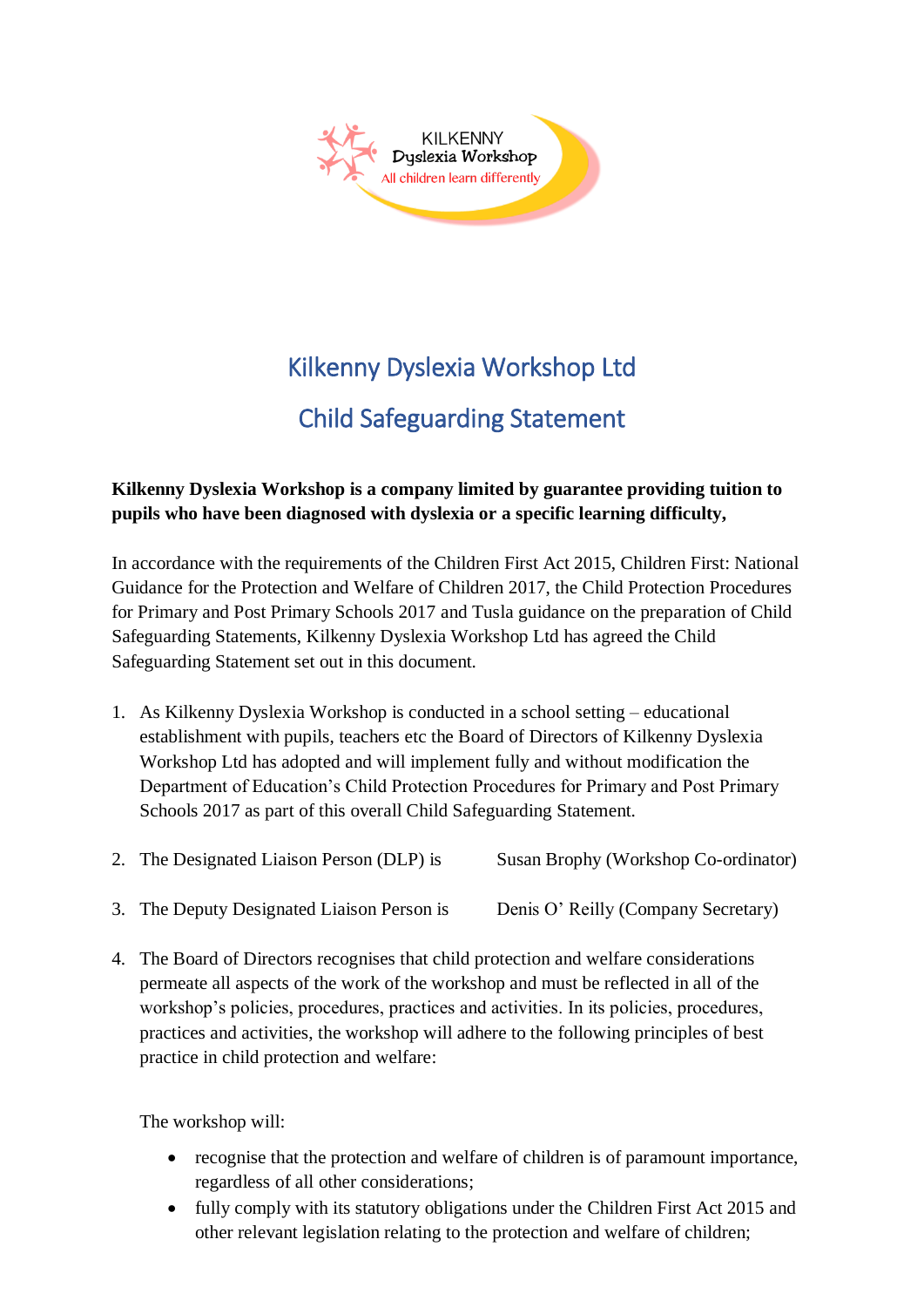- fully co-operate with the relevant statutory authorities in relation to child protection and welfare matters.
- adopt safe practices to minimise the possibility of harm or accidents happing to children and to protect workers from the necessity to take unnecessary risks that may leave themselves open to accusations of abuse or neglect;
- develop a practice of openness with parents and encourage parental involvement in the education of their children; and
- fully respect confidentiality requirements in dealing with child protection matters.
- 5. The following procedures/measures are in place:
	- In relation to any member of staff who is the subject of any investigation (howsoever described) in respect of any act, omission or circumstance in respect of a child attending the workshop, Kilkenny Dyslexia Workshop Ltd adheres to the relevant procedures set out in Chapter 7 of the Child Protection Procedures for Primary and Post-Primary Schools 2017 and to the relevant agreed disciplinary procedures for school staff which are published on the DES website.
	- In relation to the selection or recruitment of staff and their suitability to work with children, the workshop adheres to the statutory vetting requirements of the National Vetting Bureau (Children and Vulnerable Persons) Acts 2012 to 2016 and to the wider duty of care guidance set out in relevant Garda vetting and recruitment circulars published by the DES and available on the DES website.
	- In relation to the provision of information and, where necessary, instruction and training, to staff in respect of the identification of the occurrence of harm (as defined in the 2015 Act) the school-
		- $\triangleright$  Has provided each member of staff with a copy of the Workshop's Child Safeguarding Statement.
		- $\triangleright$  Ensures all new staff are provided with a copy of the Workshop's Child Safeguarding Statement.
		- $\triangleright$  Encourages staff to avail of relevant training.
		- ➢ Encourages Board members to avail of relevant training.
		- ➢ The Workshop maintains records of all staff and Board member training.
	- In relation to reporting of child protection concerns to Tusla, all workshop personnel are required to adhere to the procedures set out in the Child Protection Procedures for Primary and Post-Primary Schools 2017, including in the case of registered teachers, those in relation to mandated reporting under the Children First Act 2015.
	- In the workshop the Board of Directors has appointed the above named DLP as the "relevant person" (as defined in the Children First Act 2015) to be the first point of contact in respect of the Child Safeguarding Statement.
	- All registered teachers employed by the workshop are mandated persons under the Children First Act 2015.
	- In accordance with the Children First Act 2015, the Board of Directors has carried out an assessment of any potential for harm to a child while attending the workshop. A written assessment setting out the areas of risk identified and the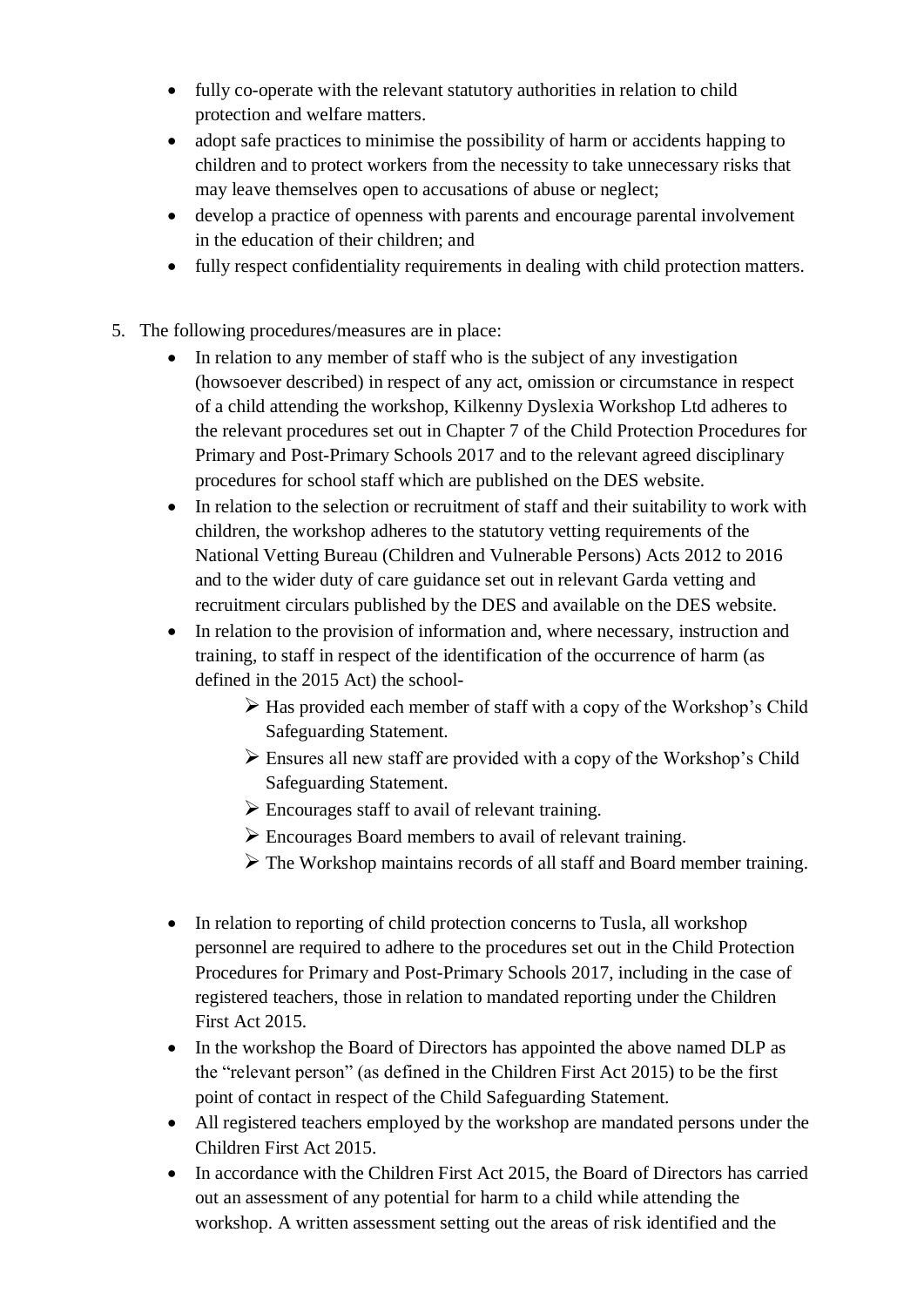workshop's procedures for managing those risks is attached as an appendix to this statement.

- The various procedures referred to in this statement can be accessed via the workshop's website or will be made available on request to the workshop.
- 6. This statement has been published on the workshop's website and has been provided to all members of workshop personnel and Board Directors. It is readily accessible to parents and guardians on request. A copy of this statement will be made available to Tusla and other relevant bodies if requested.
- 7. This Child Safeguarding Statement will be reviewed annually or as soon as practicable after there has been a material change in any matter to which this statement refers.

This Safeguarding Statement was formally adopted by the Board of Directors at a meeting held on  $14<sup>th</sup>$  February 2018

Signed: Signed: Signed:

a wrong

Denis o Reilly

Director Company Secretary

Date: 14/02/2018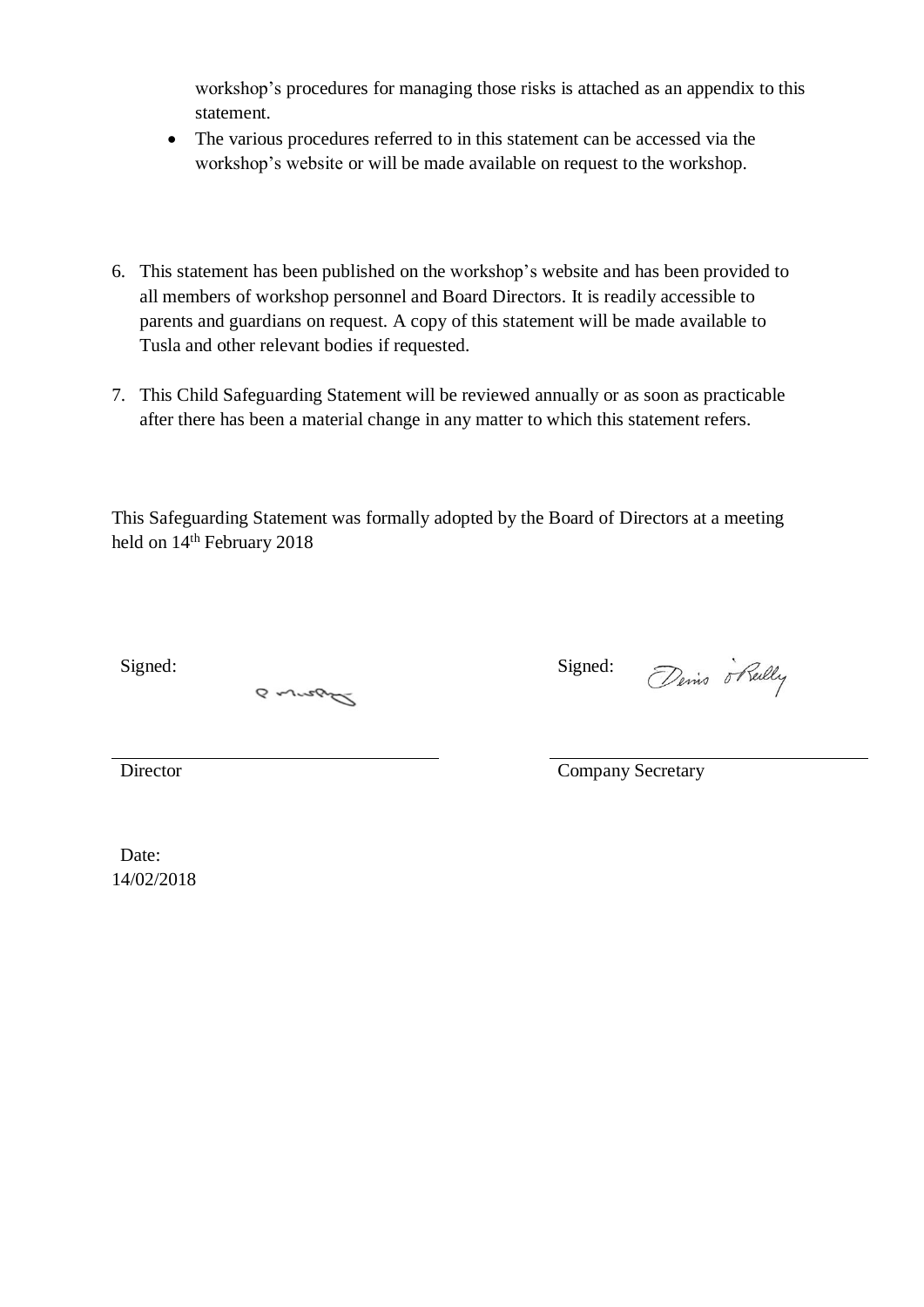## Child Safeguarding Statement

#### **Appendix 1: Child Safeguarding Risk Assessment**

**Written Assessment of Risk of Kilkenny Dyslexia Workshop Ltd** In accordance with section 11 of the Children First Act 2015 and with the requirement of Chapter 8 of the *Child Protection Procedures for Primary and Post-Primary Schools 2017*, the following is the Written Risk Assessment of **Kilkenny Dyslexia Workshop Ltd**

**1. List of school activities – the workshop is only open on Fridays for 2 hours for a 24 - week period. Apart from the tuition that takes place in the workshop at those times we do not organise any other activities for the pupils. Our only contact with them is for the two hours as outlined above.**

| <b>Risk identified</b>                          | <b>Potential risk of harm</b>                                                | Procedure in place to<br>manage risk identified                                            |
|-------------------------------------------------|------------------------------------------------------------------------------|--------------------------------------------------------------------------------------------|
| <b>Opening/Closing Times</b><br>and Break Times | Access to pupils by<br>strangers or other adults.<br>Risk of harm from other | Supervision by Workshop Co-<br>ordinator and assistant Co-<br>ordinators at these times.   |
|                                                 | pupils.                                                                      | Adequate supervision at break<br>times by class tutors in the<br>classrooms.               |
| <b>Substitute Tutors</b>                        | Tutors behaving<br>inappropriately.                                          | Tutors will be registered with<br>the Teaching Council and have<br>appropriate vetting for |
|                                                 | Tutors lacking awareness of<br>child safety issues.                          | employment in the workshop.<br>Glass panels in doors.                                      |
|                                                 |                                                                              |                                                                                            |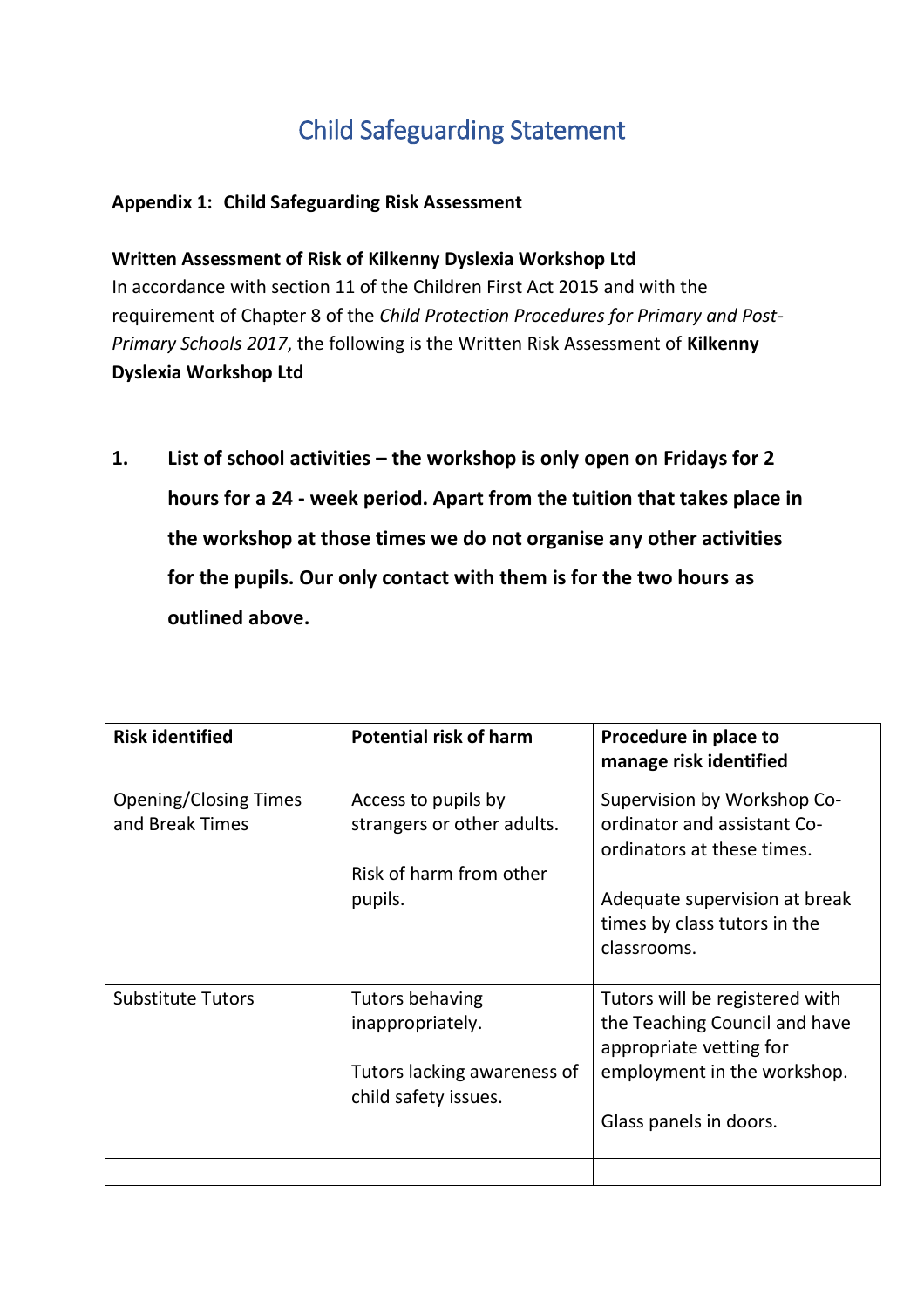| <b>Risk identified</b>                                                                             | <b>Potential risk of harm</b>                                                     | Procedure in place to<br>manage risk identified                                                                                                                                                                                                       |
|----------------------------------------------------------------------------------------------------|-----------------------------------------------------------------------------------|-------------------------------------------------------------------------------------------------------------------------------------------------------------------------------------------------------------------------------------------------------|
| Access/Egress                                                                                      | Access to pupils by<br>strangers or other adults.<br>Flight risk for some pupils. | Magnetic locks on doors.<br>Access by Code only<br>Workshop Administrator<br>present on the premises for<br>duration of workshop while<br>tutors are teaching.                                                                                        |
| One to One<br>Teaching/Psychologists<br>and other Professionals                                    | Inappropriate behaviour<br>towards pupil.                                         | All personnel to be Garda vetted<br>for this employment.<br>Glass panel in door.                                                                                                                                                                      |
| Administration of<br>Medicine where requested<br>by parent.                                        | Child being touched<br>inappropriately.                                           | Medicine to be administered by<br>Workshop Administrator who is<br>a qualified nurse.<br>Children to be accompanied at<br>all times.<br>Teacher/administrator not being<br>left alone with child.                                                     |
| Pupils being collected<br>early from the workshop<br>or parents arriving late to<br>collect pupil. | Child not being collected on<br>time or having to leave<br>early.                 | Parents must collect pupil from<br>the classroom and sign pupil<br>out. If a pupil is not collected at<br>the end of the workshop the<br>Workshop Co-ordinator and<br>Assistant Co-ordinator will wait<br>with the pupil until the parent<br>arrives. |
|                                                                                                    |                                                                                   |                                                                                                                                                                                                                                                       |

**Important Note:** It should be noted that risk in the context of this risk assessment is the risk of "harm" as defined in the *Children First Act 2015* and not general health and safety risk. The definition of harm is set out in Chapter 4 of the *Child Protection Procedures for Primary and Post-Primary Schools 2017*.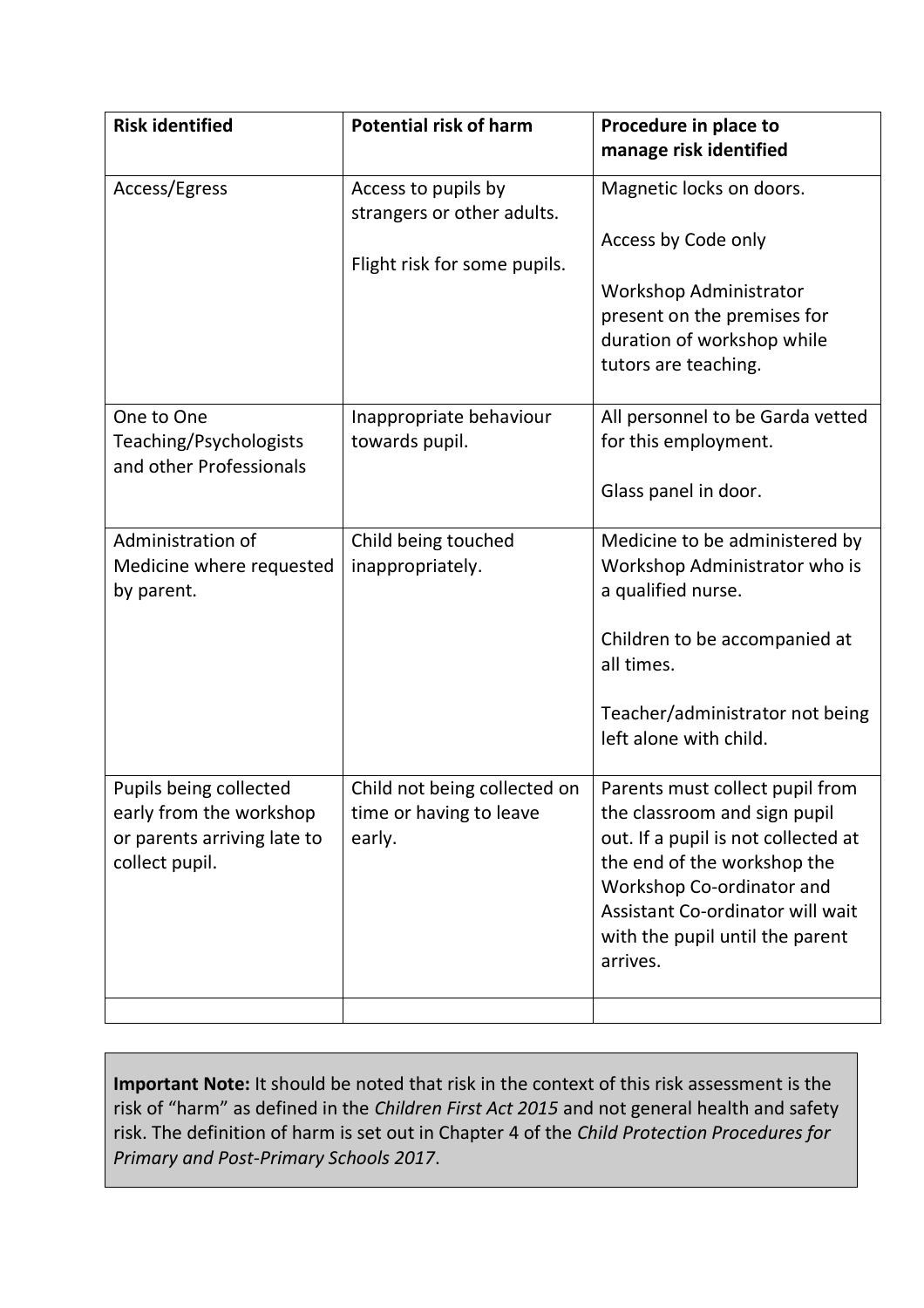In undertaking this risk assessment, the Board of Directors has endeavoured to identify as far as possible the risks of harm that are relevant to this workshop and to ensure that adequate procedures are in place to manage all risks identified. While it is not possible to foresee and remove all risk of harm, the workshop has in place the procedures listed in this risk assessment to manage and reduce risk to the greatest possible extent.

This risk assessment has been completed by the Board of Directors on 7<sup>th</sup> February 2018. It shall be reviewed as part of the workshop's annual review of its Child Safeguarding Statement.

\_\_\_\_\_\_\_\_\_\_\_\_\_\_\_\_\_\_\_\_\_\_\_\_\_\_\_\_\_\_\_\_\_\_\_\_\_\_\_\_\_\_\_\_\_\_\_\_\_\_\_\_\_\_\_\_\_\_\_\_\_\_\_\_\_\_\_\_\_\_\_\_\_\_\_\_\_\_\_\_

## RISK ASSESSMENT PLAN – KEY POINTS

### Vetting and Child Protection

- All teachers and employees are Garda Vetted through IRISH VETTING SERVICES , Irish Vetting Services, 39 Milltown Manor, Monaleen, Limerick, V94 P6CC
- Susan Brophy, who is the Workshop Co-ordinator is the DLP for Child Protection and Denis O' Reilly is the deputy DLP.
- Teachers have received training in Child Protection in their base schools and have a copy of the Child Protection Policy WHICH COMPLIES WITH CHILDREN FIRST.

### Health and Safety

- Denis O' Reilly, who is company secretary and a tutor in the workshop has responsibility for health and safety issues. He opens the building each week, checks for any risks (mainly wet floors) and takes appropriate steps to minimise any risk to people on the premises.
- Any areas of concern are reported to the school (CBS Primary School) who has ultimate responsibility for any repair or remedial work as Kilkenny Dyslexia Workshop rent the premises on a weekly basis.
- Pupils who attend the workshop have to be signed in/out by a parent. No pupil is allowed to leave without a parent.
- A register of attendance is kept by the Workshop Co-ordinator.
- During the 2 hours of the workshop the pupils are not allowed to leave the building. They have a short snack break during the 2 hours but remain in their classroom supervised by their teacher.